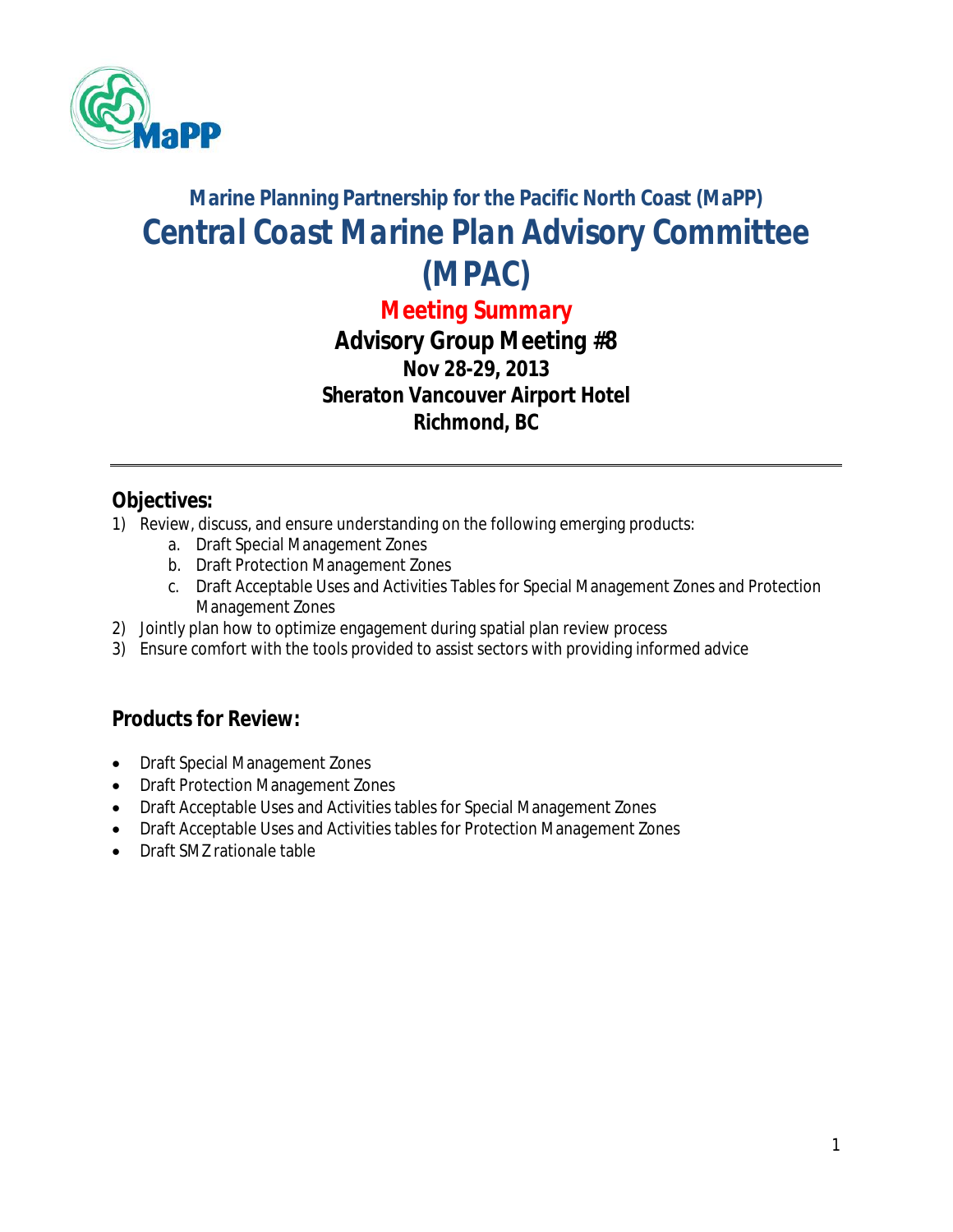

#### **Attendance:**

#### **MPAC Members and Alternates:**

Diana Chan and Karin Bodtker – *Conservation* Janice Kyle and Nick Heath – *Public Recreation* Warren Warttig and Hans Granander - *Coastal Forestry* Brian Lande - *Local Government, Central Coast Regional District* Gary Wilson *– Shellfish Aquaculture*  Richard Opala – *Finfish Aquaculture* Kim Olsen (Day 1) and Jim McIsaac (Day 2) *– Commercial Fisheries* Evan Loveless *– Commercial Tourism* Paul Kariya (Day 1) *– Renewable Energy* Anne Salomon (Day 2) *– Marine Academic*

#### **MaPP:**

Gord McGee – *Central Coast Indigenous Resource Alliance* (Co-Chair) Ken Cripps -- *Central Coast Indigenous Resource Alliance* (alternate Co-Chair) Sally Cargill – *Ministry of Forests, Lands, and Natural Resource Operations* (Co-Chair) Craig Darling *- Facilitator* Matthew Justice – *Marine Coordination Team*  Steve Diggon – *Marine Coordination Team*  Jo Smith – *MaPP Science Coordinator*  Fiona Kilburn – *MaPP Technical Support* Kelly Wozniak – *MaPP Technical Support*

#### **Regrets:**

Mike Pfortmueller –*Recreational Fishing Service Providers*

#### **Observers:**

Julie Carpenter Danielle Shaw Chris Corbitt Anuradha Rao Clint Kendrick

### **Day 1: Nov 29th**

#### **Welcome and Opening:**

- Gord provided a welcome on behalf of the Central Coast Technical Team
- Craig reviewed logistics and explained his role as facilitator
- Sally reviewed the agenda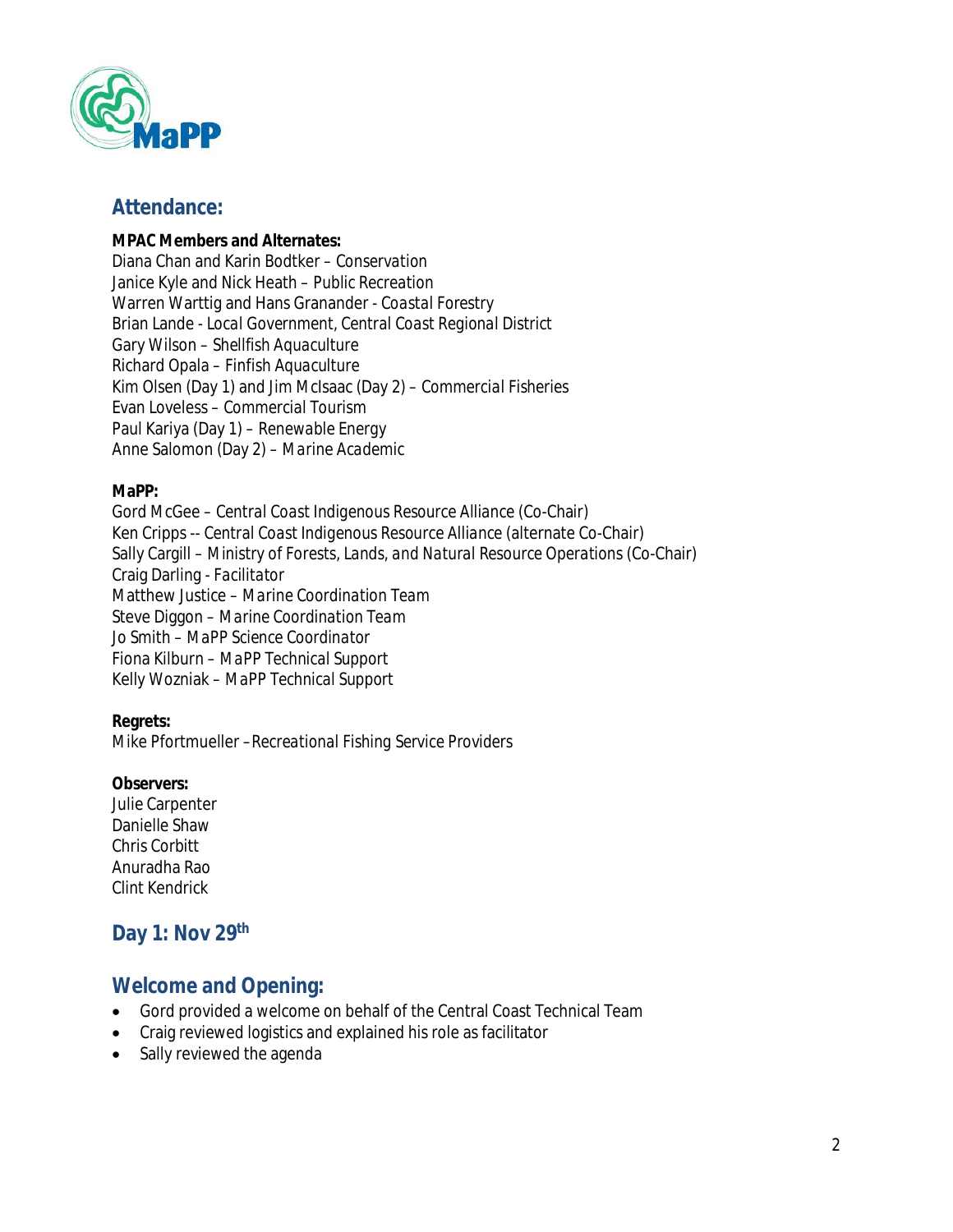

## **Updates and Advice Review:**

- Members provided a brief sector update
- Sally provided an MPAC membership update: Kim Olsen is the new MPAC representative for commercial fishing, Jim McIsaac is the alternate. Public recreational fishing and marine transportation seats are vacant.
- The aspatial plan is in the process of being updated. MPAC members will be sent the version that goes forward for internal review by the province and First Nations. An updated advice log will be circulated along with this version of the aspatial plan.
- Jo Smith provided an update on MaPP contracts and outputs

### **Marine Spatial Planning: Background and Process**

- Gord gave a presentation that summarized the key steps that the Province and First Nations used to develop the first draft of the spatial plan, including data and decision support tools that were used.
- The spatial plan will be refined after the four week MPAC review period
- The plan will begin internal review in February. Internal review will be followed by a six week public review period.

### **Overview of Protection Management Zones (PMZ)**

- Gord explained the IUCN categories that are being applied to PMZs in the Central Coast and described the recommended uses and activities in each of the zone categories. Central Coast is using IUCN categories 1a, II and IV.
- 0.01% of the plan area falls within category 1a PMZ, 8.9% falls within category II PMZ, and 17.5% falls within category IV PMZ.

#### **Actions:**

- MaPP to consider adding a new level of dock to the Recommended Uses and Activities (RUA) Tables to account for docks, such as bulk loading facilities, that have a high level of activity/ impact but no services. Currently these docks unintentionally fit within the definition for Level 1 docks, wharves and facilities.
- MaPP to utilize a colour scheme on the PMZ map that allows for better discernment between the various IUCN categories.
- MaPP to consider developing a definition for non-extractive uses
- Sally and Gord to remove superscript "2" from the transportation column in the CC RUA table
- MaPP to remove the word "transportation" from the definition of Log Sort and/or Log Dump as this is covered in the transportation definition.
- Sally and Gord to provide MPAC with an overlay of PMZ (by IUCN category) and proposed marine extensions to conservancies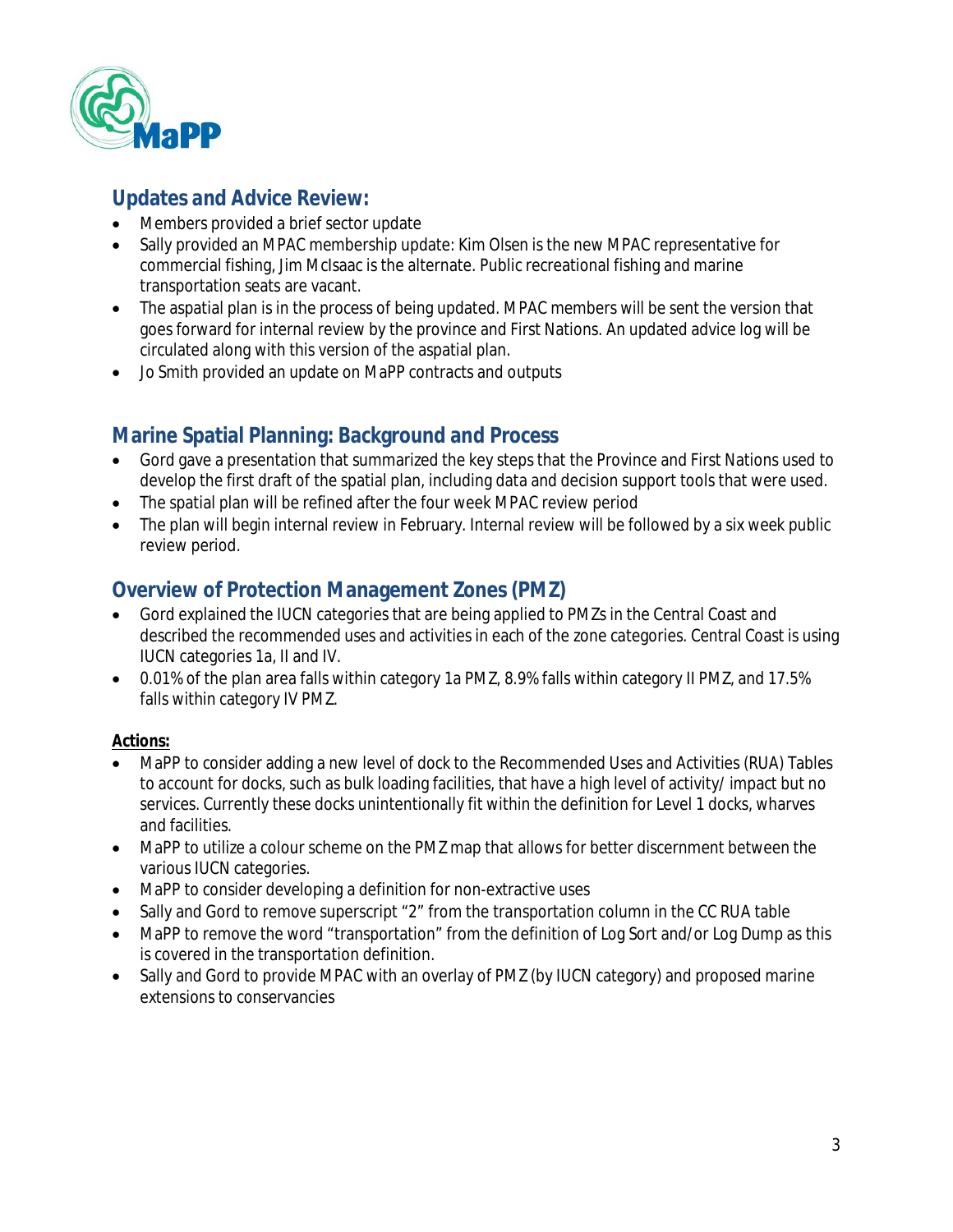

# **General Management Zone (GMZ)**

- Sally explained the purpose of the GMZ and described the recommended uses and activities in this zone
- Approximately 65% of the plan area falls within the GMZ

### **Portal Demo**

Melissa demonstrated how to draw and run a reports on polygons in the web-mapping portal

#### **Actions:**

 Jo to look into why SeaSketch reports out on fisheries closure layers (ie, the anchovy closure) that aren't included in the description for fisheries closures.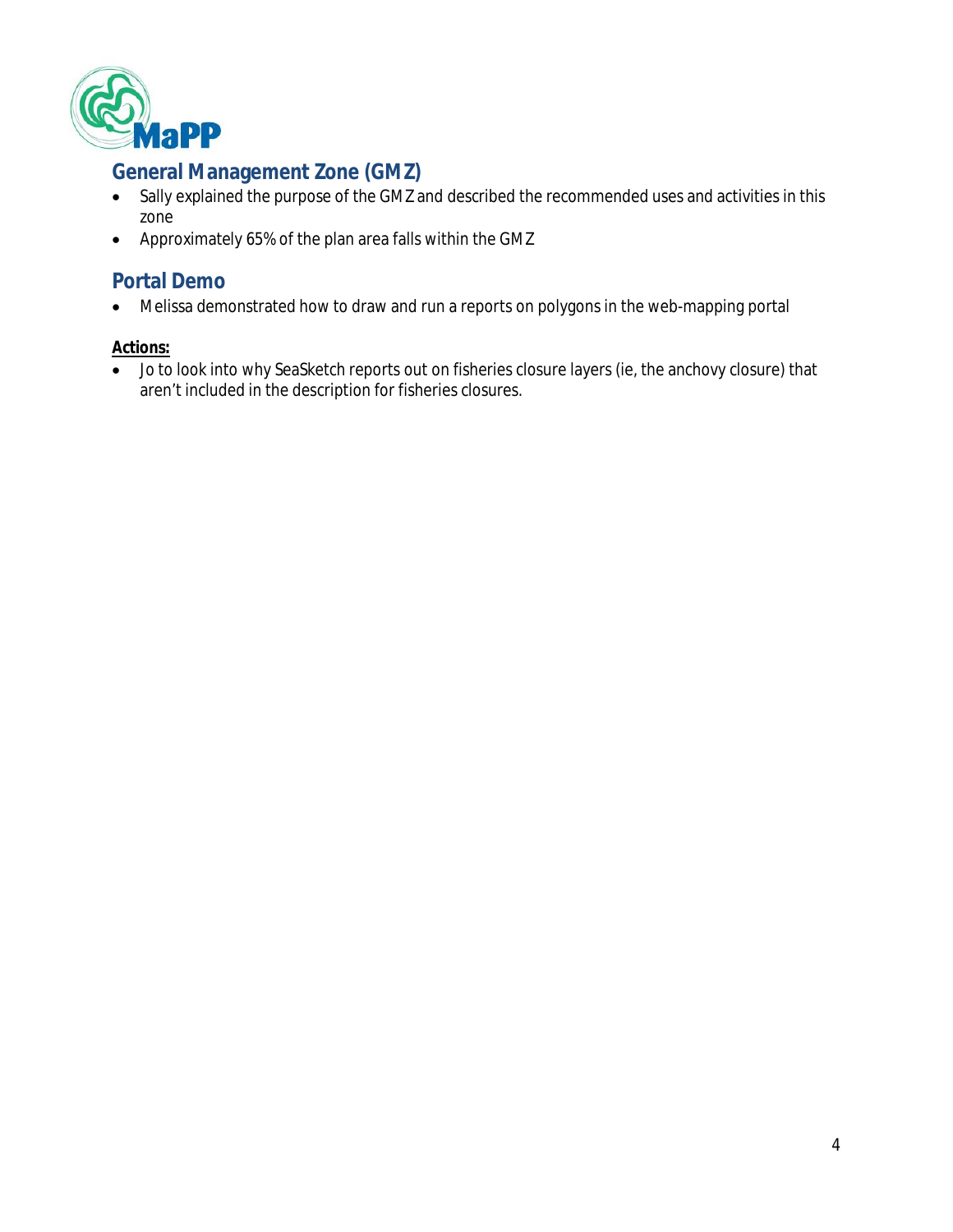

# **Day 2: Nov 30th**

# **Welcome and Recap of Day 1**

• Craig reviewed the meeting objectives and discussed the agenda for the day

# **Overview of draft Special Management Zones (SMZ)**

- Sally reviewed the SMZ categories that are being applied in the Central Coast and described the recommended uses and activities in each of the zone categories. The draft Central Coast spatial plan has Cultural SMZ, Tourism and Recreation SMZ, Renewable Energy SMZ and Aquaculture SMZ.
- Total plan area covered by SMZ is approximately 9%

#### **Actions:**

- MaPP to consider developing a formal framework for conflict resolution for conflicts that arise as a result of the spatial plan.
- Sally and Gord to change aquaculture in renewable energy RUA Table to say not applicable instead of Not Acceptable.
- Sally and Gord to make commercial tourism conditional in the RUA table for Cultural SMZ because it is acceptable if there is a guide.
- Sally and Gord to consider making public recreation and tourism conditional in the RUA table for Cultural SMZ. The condition would be staying on the water and not landing.
- Sally and Gord to consider reordering the objectives for the Renewable Energy SMZ so that development of renewable energy comes first and economic development comes second

### **Review of draft Special Management Zones (SMZ)**

• Rationale tables and polygons were reviewed for each SMZ

#### **Actions:**

- MPAC members to engage in dialogue with Sally and Gord and with other sectors regarding concerns they have about specific polygons
- MPAC members to submit advice on draft spatial plan using the spatial plan advice log. This advice log is to be submitted once (at the end of the review process) so that Sally and Gord are certain that advice received from members is comprehensive and current.
- Sally and Gord to review SMZ 9 in light of concerns related to Oliver Cove Marine Park
- Sally and Gord to address overlap between SMZ 9 and adjacent PMZ
- Sally and Gord to correct rationale table for SMZ 14 there is only one tenure within the polygon (not six)
- Sally and Gord to address overlap between SMZ 20 and Fiordland Conservancy
- Sally and Gord to consider adding ecological considerations to the SMZ rationale table

### **MPAC Review Process**

Ideas and needs to maximize MPAC engagement in the spatial plan review process were discussed